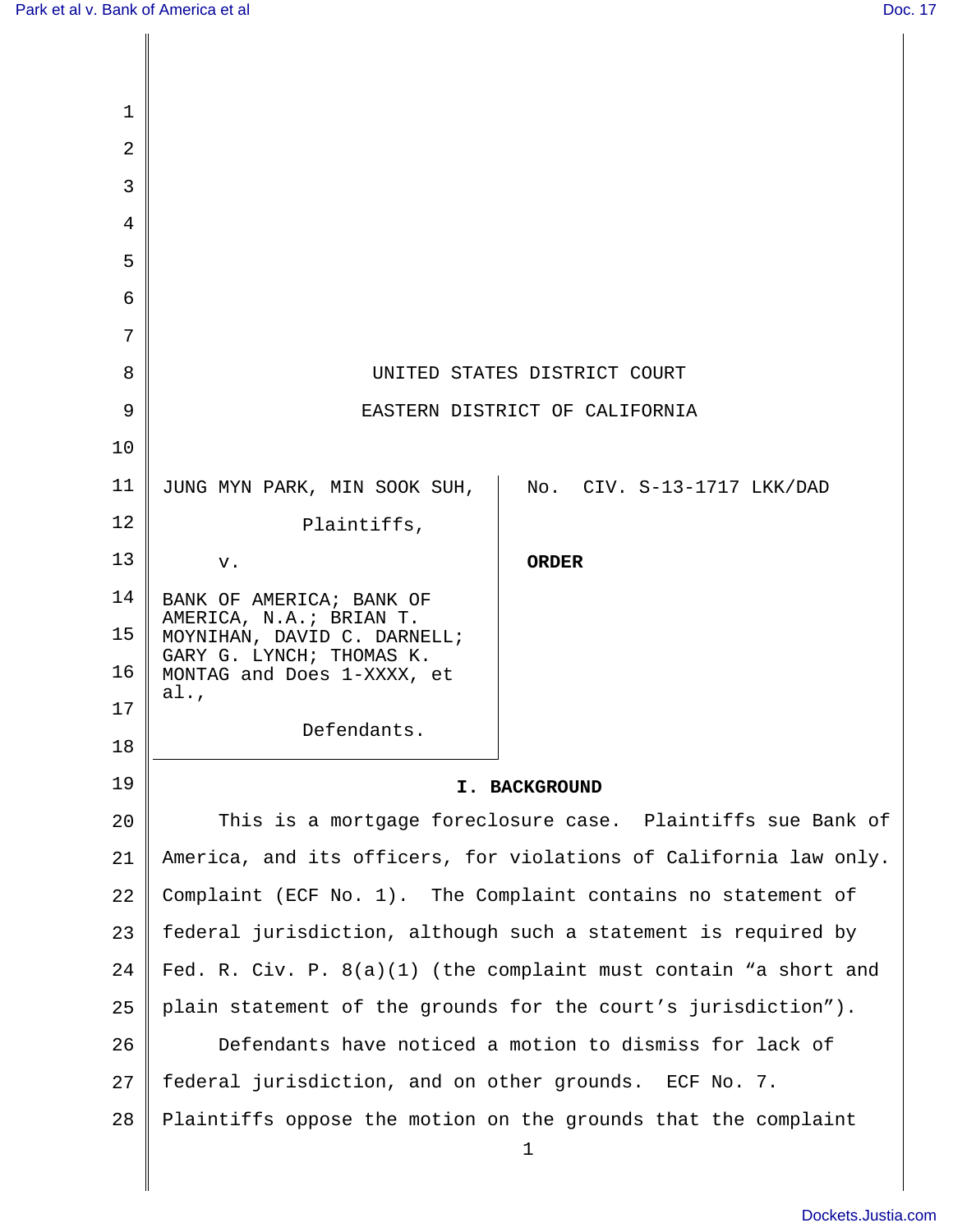1 2 pleads facts showing that diversity jurisdiction exists. ECF No. 15.

3 4 5 The complaint will be dismissed with leave to amend. The court finds that the motion can be decided on the submitted papers, and accordingly **VACATES** the January 13, 2014 hearing.

6 7

## **II. ANALYSIS – DIVERSITY JURISDICTION**

## **A. Citizenship**

8 9 10 11 12 13 14 15 16 17 18 19 20 One requirement for diversity jurisdiction is that the lawsuit must be between citizens of different states. 28 U.S.C. § 1332(a)(1). The complaint does not allege the citizenship of the plaintiffs at all, and insufficiently alleges the citizenship of defendants "Bank of America aka Bank of America Home Loans" (alleged to be a corporation), and Bank of America, N.A. Thus the Complaint fails to allege the required jurisdictional facts.<sup>1</sup> The Complaint does not adequately allege the citizenship of Bank of America, N.A., since it is a citizen not only of the state of its principal place of business, but also where its "main office" is located. See Wachovia Bank v. Schmidt, 546 U.S. 303, 307 (2006) ("we hold that a national bank, for § 1348 purposes, is a citizen of the State in which its main office, as

21 set forth in its articles of association, is located"); Guinto v.

22 Wells Fargo Bank, 2011 WL 4738519 at \*3 (E.D. Cal. 2011)

23  $2.4$ (Karlton, J.) (the national bank "has its principal place of business in California. Accordingly, it is a citizen of

25 26 27  $1$  Plaintiffs appear to have sufficiently alleged the citizenship of the individual defendants by alleging their state of domicile. Kanter v. Warner-Lambert Co., 265 F.3d 853, 857 (9th Cir. 2001) ("The natural person's state citizenship is … determined by her state of domicile").

28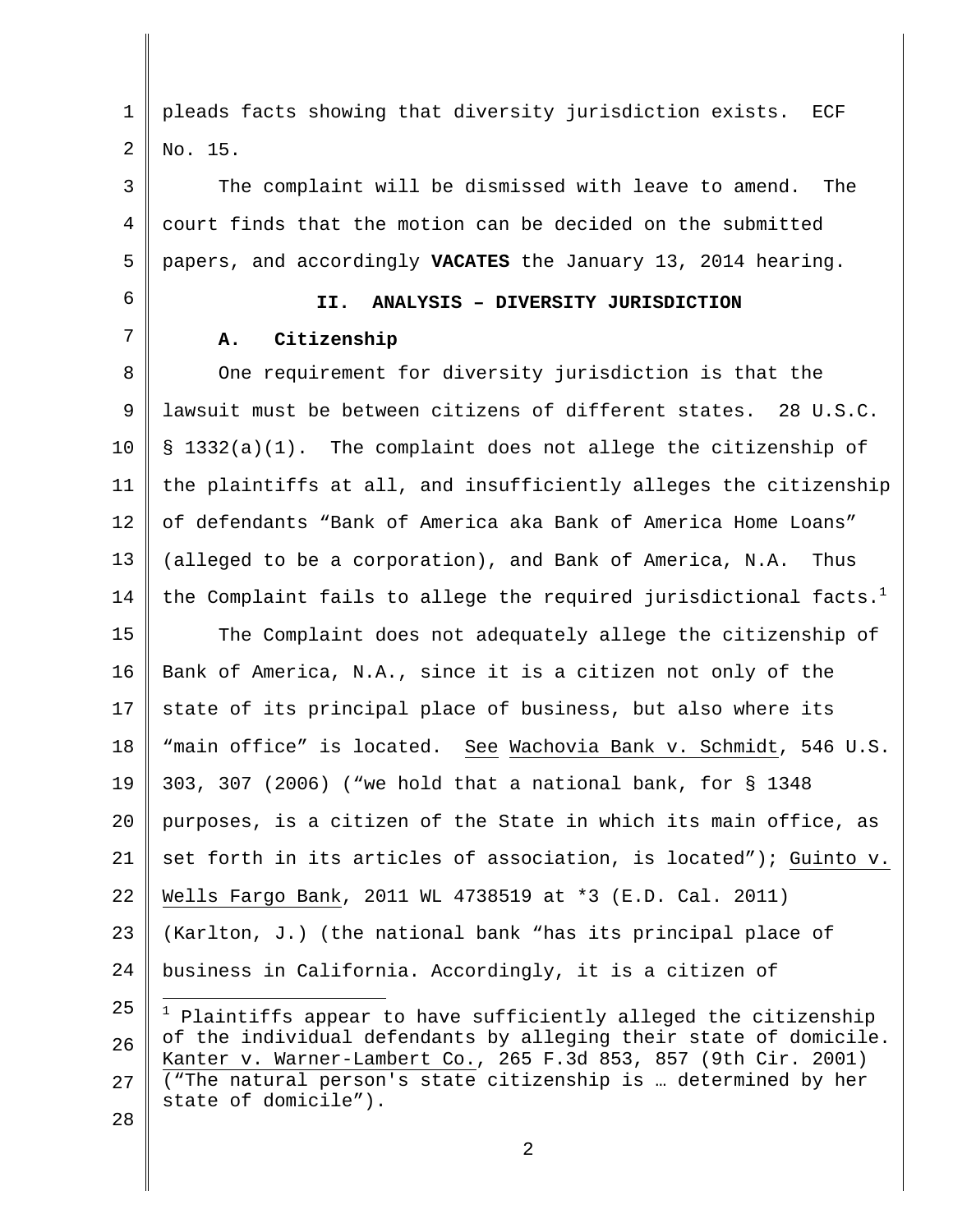1 2 California"). Plaintiffs have not alleged the location of the Bank's main office.

3 4 5 6 7 8 The Complaint insufficiently alleges the citizenship of Bank of America aka Bank of America Home Loans because it is a citizen not only of the state where it has its principal place of business, but also where it is incorporated. 28 U.S.C. § 1331(c)(1). The Complaint does not allege where this defendant is incorporated.

9

## **B. Amount in Controversy.**

10 11 12 13 14 15 16 17 18 Another requirement for diversity jurisdiction is that the "amount in controversy" must exceed "the sum or value of \$75,000, exclusive of interest and costs." 28 U.S.C. § 1332(a). Plaintiffs allege that they are entitled to statutory damages of \$50,000, and in addition, that they are entitled to trebled statutory damages of \$150,000. Complaint ¶ 21. Plaintiffs' "citation" for these assertions is "923.5." The citation does not specify in which of the thirty-four or so California Codes "923.5" can be found.

19 20 21 22 23  $2.4$ 25 26 27 28 The court assumes that plaintiffs, who are represented by counsel, are actually referring to "Cal. Civ. Code § 2923.5," which appears to address the alleged practices plaintiffs challenge in the Complaint. However, "Civil Code section 2923.5 does not provide for damages …. The statute was 'carefully drafted to avoid bumping into federal law' regulating home loans. As a result, the sole available remedy is 'more time' before a foreclosure sale occurs"). Stebley v. Litton Loan Servicing, LLP, 202 Cal. App. 4th 522, 526 (3rd Dist. 2011) (citation omitted).

3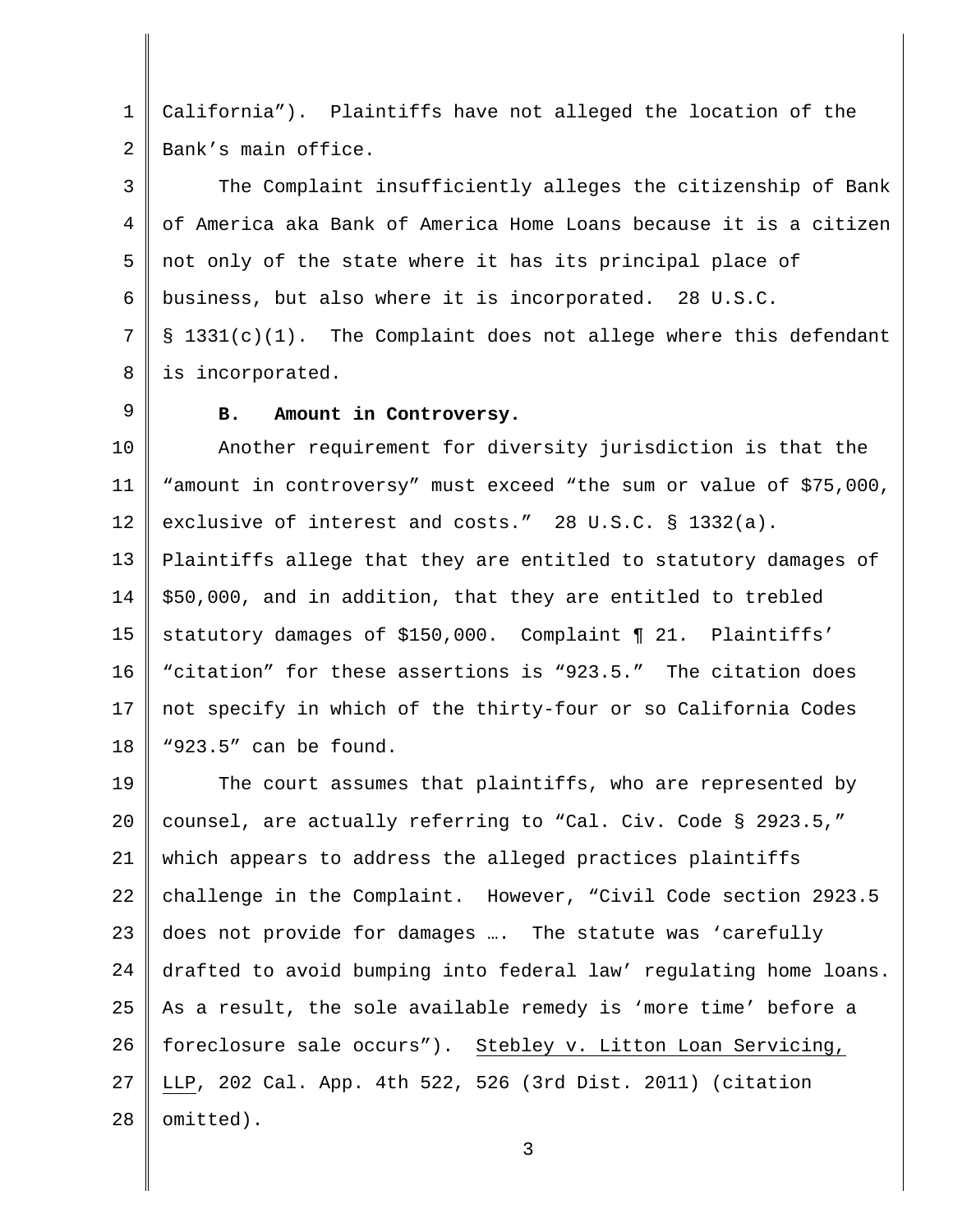1 2 3 4 5 6 Scouring the California Codes for the source of plaintiffs' assertion that they are entitled to \$50,000 in statutory damages, the court finds Cal. Civil Code § 2924.12, which provides for \$50,000 in statutory damages for a "material violation of Section 2923.55, 2923.6, 2923.7, 2924.9, 2924.10, 2924.11, or 2924.17." Alternatively, it provides for treble "actual damages."

7 8 9 10 11 12 13 14 15 16 17 18 Assuming this is the legal basis for plaintiffs' assertion of statutory damages and trebled damages, plaintiffs appear to have misinterpreted the plain language of the statute. It does not provide for treble statutory damages as plaintiffs seem to believe, but rather, for treble actual damages. See Jolley v. Chase Home Finance, LLC, 213 Cal. App. 4th 872, 905 (1st Dist. 2013) ("those who have lost their homes may seek treble actual damages or statutory damages of \$50,000, whichever is greater"). At best, then, plaintiffs, who have not alleged any amount of actual damages, have alleged \$50,000 as the amount in controversy. This is not enough to satisfy the jurisdictional amount.

19

## **III. SUMMARY**

20 21 22 23 24 25 26 27 For the reasons stated above, defendants' motion to dismiss the Complaint is **GRANTED**, and the Complaint is hereby **DISMISSED** for lack of federal jurisdiction, with leave to amend. If plaintiffs choose to amend their Complaint, (1) they shall do so no later than thirty (30) days from the date of this order, (2) the amended complaint shall contain a separate, short and plain statement of federal jurisdiction, and (3) the amended complaint shall, in all other ways, comply with Fed. R. Civ. P. 8

28

4